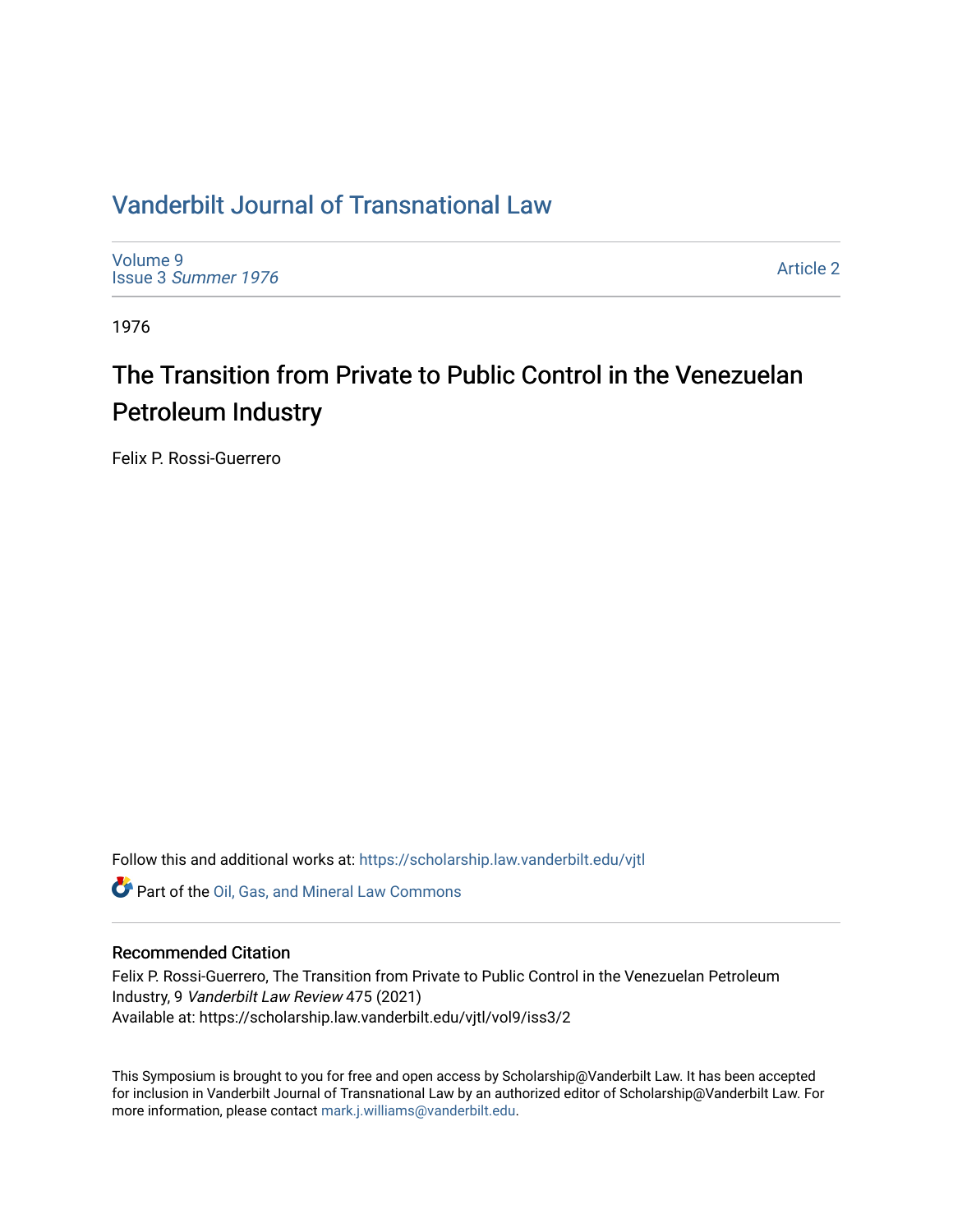## **THE TRANSITION FROM PRIVATE TO PUBLIC CONTROL IN THE VENEZUELAN PETROLEUM INDUSTRY**

#### *Felix P. Rossi-Guerrero\**

It is a great honor and privilege to have been asked to speak on behalf of Venezuela.

The subject of my speech is a recent and sensitive one, and the ink is still wet on some of the measures taken **by** my Government.

I will try to give you some background on the Venezuelan oil industry prior to nationalization. I will refer to the debate and the steps taken to nationalize the oil industry, the new organization that is still in the process of formation, what we think should be done, and how we foresee the future years. I will also refer to our two countries and the relationship I would like to see develop.

## *Background*

Oil was discovered in Venezuela in 1914. The Zumaque No. 1 well on eastern Lake Maracaibo was Venezuela's first commercial discovery. The beginning of the First World War, however, delayed exploration and it was not until 1922 that a well being drilled in La Rosa, in the state of Zulia, blew out of control sending oil 200 feet into the air and spreading oil all around at a rate of some 100,000 barrels daily for nine days. The world took notice of Los Barrosos No. 2, and the Bolivar Coastal Field-one of the three or four largest oil fields in the world-was discovered; the oil era had just begun for Venezula.

The first law specifically concerned with hydrocarbons was introduced to Congress in 1920 by Development Minister Gumersindo Torres. It stated: "The right of exploitation does not confer any ownership on the mine. **. .** nor does it constitute any division of such ownership which is inalienable and imprescriptible." The second Hydrocarbons Law was enacted in 1922 and lasted for two decades. During this period, Venezuela's oil production increased rapidly. By 1928, the country was already the leading oil exporter and was producing 300,000 barrels daily.

In 1943, a new Hydrocarbons Law came into being. This law unified the system of concessions that were, in many cases, over-

<sup>\*</sup> Minister Counselor for Petroleum Affairs, Embassy of Venezuela, Washington, D.C.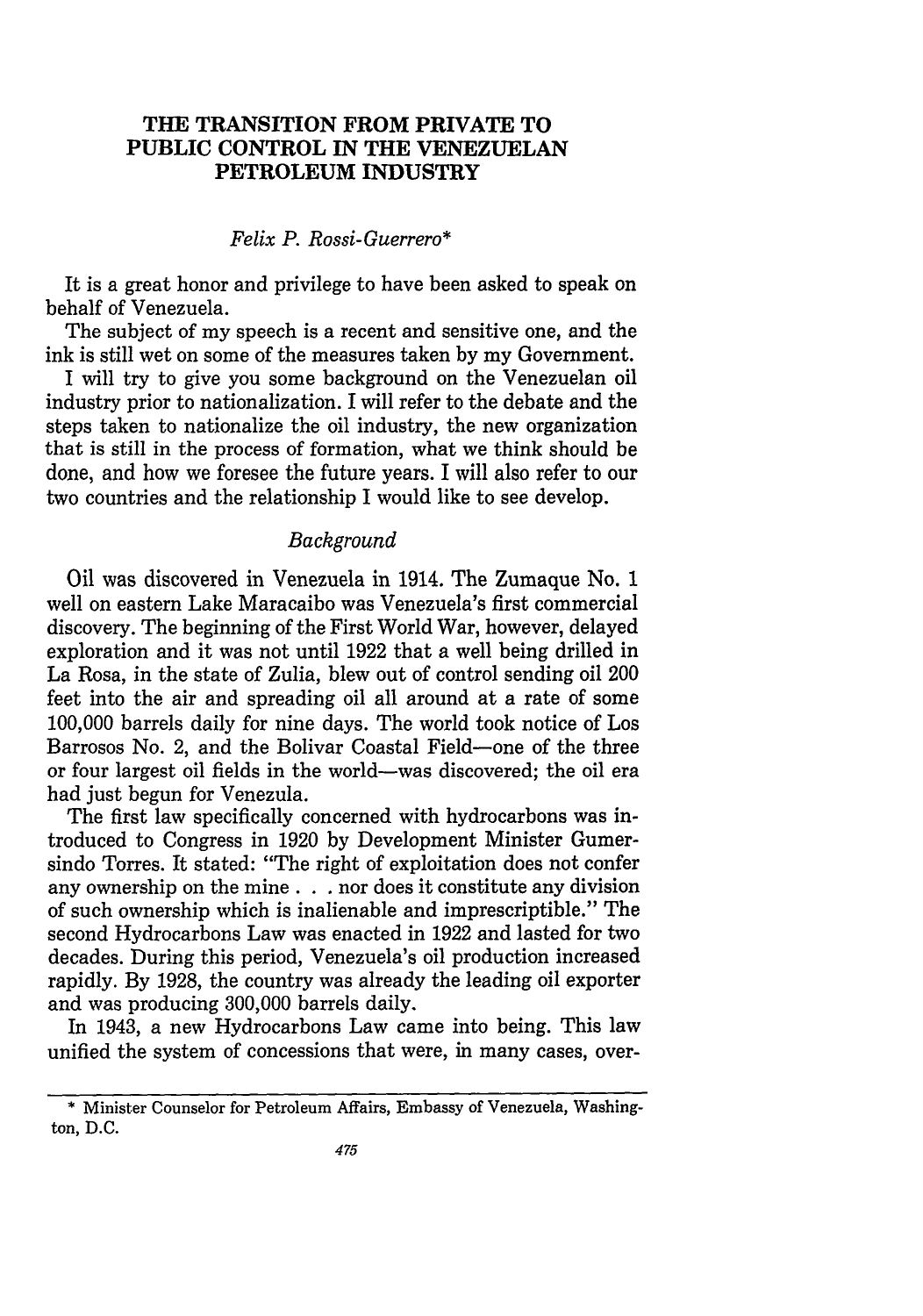lapping and of uncertain legal status. It established reversion of concessions to the State within forty years, set royalties at a sixth (16 2/3 per cent) of the oil extracted, introduced several technical improvements and the obligation to refine, and opened the way for our Income Tax Law to be applied to the oil companies.

The principle of the 50-50 profit share was established by amendments to our Income Tax Law in 1948. People in Venezuela still remember the outcry of the oil companies when this principle was adopted; they called it destructive and predicted the collapse of the industry-which twenty-five years later was still doing reasonably well.

By 1948, Venezuela's production had reached 1,139,000 barrels daily, having doubled during the war years. In 1958, the Income Tax Law was amended again, increasing the complementary tax to a minimum of 47.5 per cent and boosting profit sharing to 65- 35 in favor of the Venezuelan State. Something extremely important occurred in 1959, which was going to stir and upset United States-Venezuelan relations for the following fifteen years and which, according to some, even led to the establishment of OPEC. A quota system for oil imports was imposed by President Eisenhower to protect domestic producers from cheap foreign oil, but it also gave a preferential treatment to Canadian and Mexican oil. While the effect on Mexico was insignificant, it turned out to be very important for Canada, which could depend on a guaranteed and protected United States market in a period of depressed prices and oversupply.

At first Venezuela reacted with disbelief, then with anger. After all, we thought, the contribution of Venezuelan oil in times of crisis-the Second World War, the Korean War, the Suez Canal in 1956, etc.-had been second to none. Also, it was no secret to some American engineers who worked in Venezuela, particularly in Eastern Venezuela, that some of our fields had been overproduced during the Second World War, thus reducing the ultimate recovery of their reserves. But the United States fleet needed the fuel and had made considerable use of Venezuelan fuel oil. In fact, Venezuela's production almost doubled between 1941 and 1946.

Besides these moral arguments, precedent argued for special treatment for Venezuelan oil. In 1940, President Roosevelt's system of allocations had given Venezuela the most favored position: our quota was equivalent to 71.9 per cent of the total United States oil imports; in the early 1950's, the United States again assigned quotas to individual countries based on the country's share of im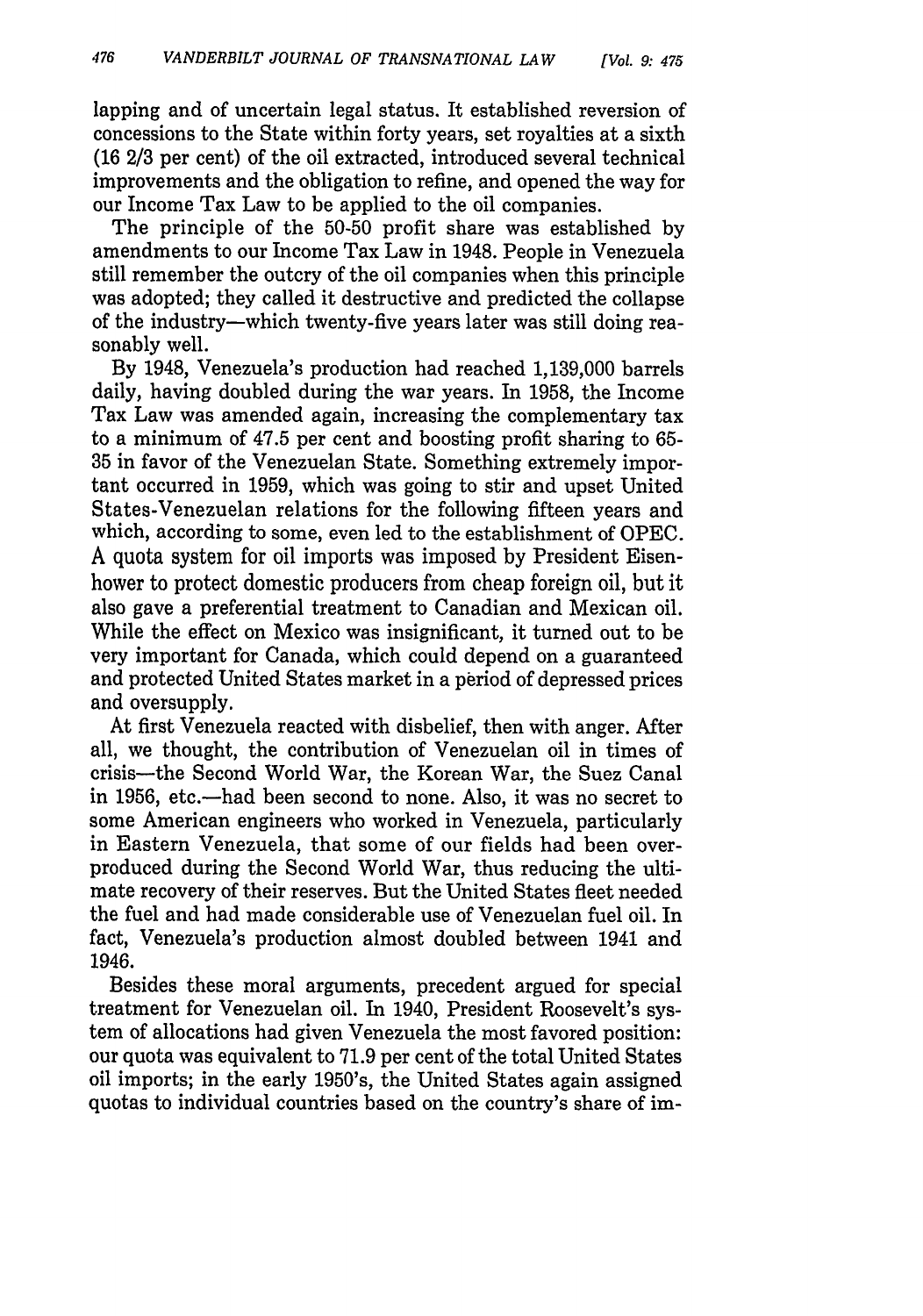ports, and our share was 59.4 per cent.

Our arguments were not persuasive. Some of our listeners were quite sympathetic, but when the time came to make some changes, we were offered only meaningless and token gestures.

Venezuela was faced with a declining price for its only resource, and she turned to the other big exporters in the Middle East and sponsored the establishment of OPEC in 1960. Our first efforts were to create a conscience among the larger exporters of oil—to make them understand that oil was not going to last forever and that it was our only chance for development, progress, and for a better standard of living.

After that, things began to happen. Reference prices were negotiated with the oil companies and adopted in 1966. According to these prices, payment of taxes by oil companies was calculated on the basis of reference values if the sale prices were beneath those values. The objective was to shield the nation's income from the pitfalls of decreasing prices in the international market. But in 1970, Congress passed a law and the President signed it, authorizing the State to set oil export prices unilaterally. This law was later adopted by other members of OPEC. Another law reserving the industry of natural gas to the State was also approved in 1971.

Finally, a new President took office in 1974 and announced his intention to nationalize the oil industry. By that time, several countries in the Middle East had already acquired major participation in their concession agreements and had announced their intention to proceed gradually towards total control. Following conclusion of a Draft Bill prepared by a Special Presidential Commission, discussions began in the National Congress on the Oil Nationalization Bill. It was approved on August 21, 1975, signed into law on August 29, and became effective on January 1, 1976.

It is often asked why Venezuela did not wait until concessions expired in 1983. After all, the Government already had a firm grip on the industry, and profit-sharing was around 90-10 in its favor. Besides, concessions would have reverted free of charge in 1983. The answer is that Venezuela could not remain immune from what was happening all around her. In President Perez' words: "The haste is not ours-it is part of the world we live in."

#### *Nationalization*

The basic principles of the nationalization of our oil industry as set out below were outlined by President Perez in 1974.

(1) The State is going to assume control of exploration, exploitation, manufacturing, refining, transportation, and marketing of oil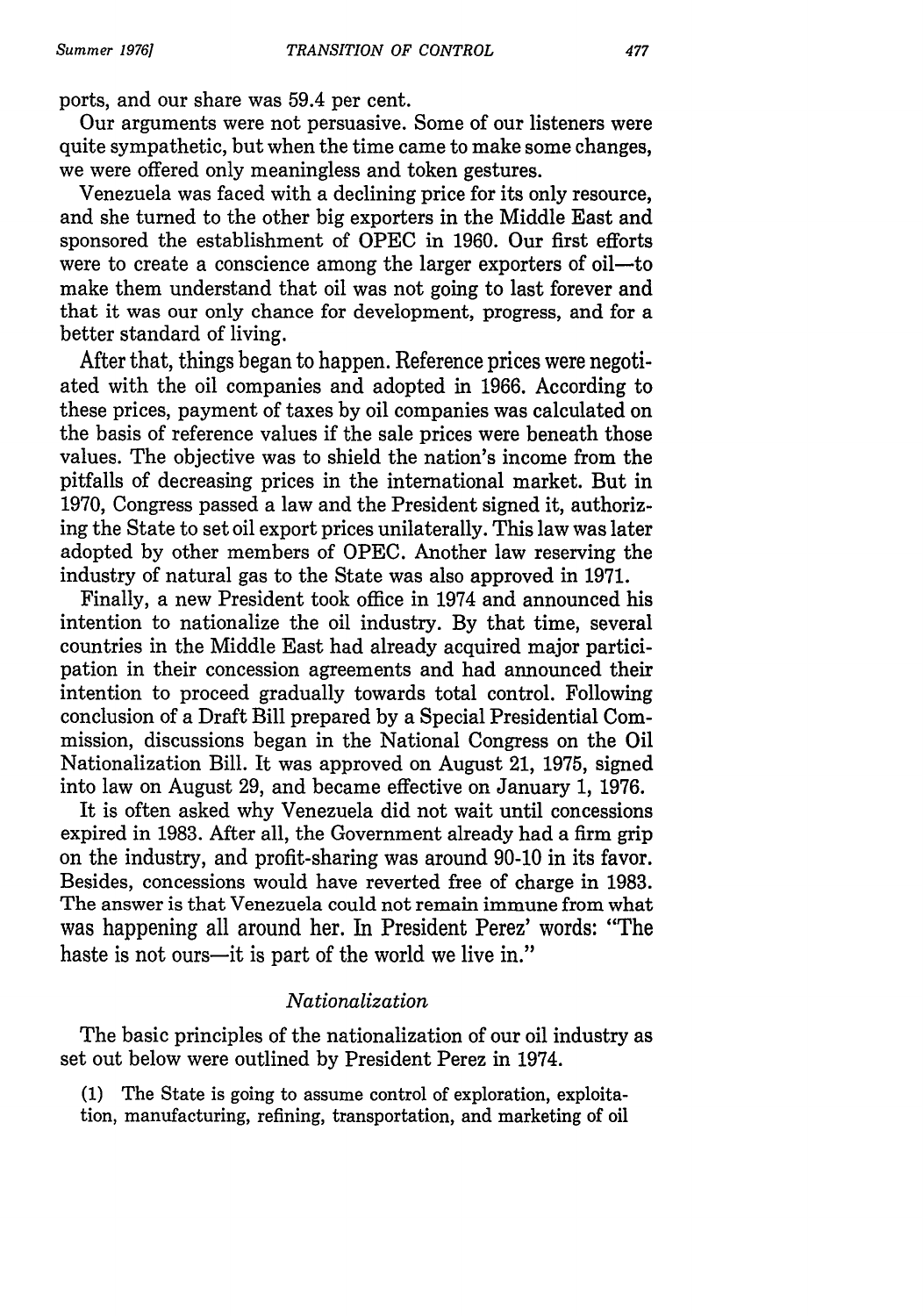without waiting for the legal expiration of the revision process.

(2) The Government will pay a fair indemnification never greater than the true value minus the amortization paid on the assets we receive.

**(3)** In order to insure uninterrupted continuity of petroleum activities, not the enterprises but their assets will become the property of the Government. Consequently, it will be necessary to create new legal entities which will receive these assets and carry on companies' activities. To transfer all of the activities of the units that now comprise these companies into a single one may have grave, even catastrophical consequences for the normal continuity of the activities.

(4) **A** new organization, or national petroleum enterprise, should be created to direct and supervise these Venezuelan enterprises. In other words, this new organization-or holding company-will act in a way similar to a parent company, say like Exxon, which has affiliates in Canada, the United Kingdom, Germany, and other countries.

**(5)** Finally, the President emphasized strongly that the Government would take the time necessary to implement the decision because the national destiny could not be compromised through "hasty, disorderly, or demagogic attitudes." He concluded **by** assuring the international companies and countries receiving our oil that "[W]e will not damage anyone's legitimate rights, we will not disregard the country's obligation. **. .** to those who have traditionally benefited from our oil."

**I** believe that the Government interpreted not only the Venezuelans' desire for a change but also their desire for a careful, wellplanned approach. Oil is, after all, the backbone of Venezuela's economy, and it accounts for over **90** per cent of the Government's income. **A** mistake, therefore, could not be afforded.

The Government began introducing changes **by** a report prepared **by** a special commission, set up to this effect, and in which representatives of all sectors of Venezuela's society were included. Although it faced opposition-actually more of the parliamentary than of the public type-the Government obtained the right **by** law to enter into association agreements with private organizations, should the situation call for it.

Thereafter, the Government proceeded slowly to a negotiated nationalization. Three main special commissions were appointed to meet with representatives of the oil industry.

The first special commission was to discuss the amount of compensation to be paid, terms of payment, and other items. An offer was made to the oil companies which was finally accepted. The amount of the indemnification is spelled out in article **15** of the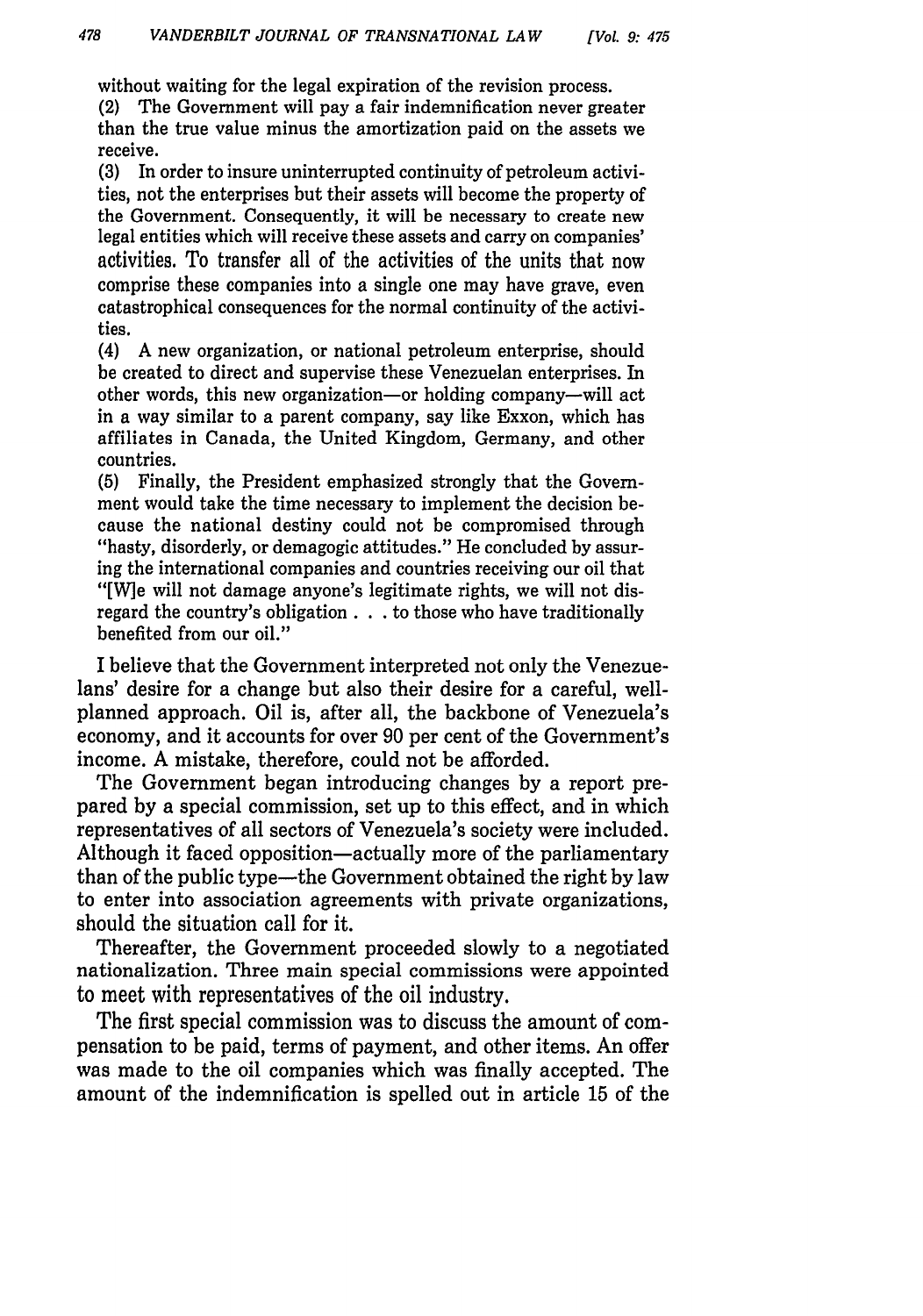Organic Law reserving to the State the industry and commerce of hydrocarbons:

To all legal purposes and effects of this Law, including the expert accounting appraisal referred to in subhead (e) of article 13 hereof, the amount of the indemnification for the property rights over the assets expropriated shall not exceed the net value of said assets, plants and equipment understanding as such the purchase price thereof, less the amount of the accrued depreciation and amortization on or before the date of the expropriation petition, according to the books used by the concessionaire for income tax purposes.

Article 16 specified that "[T]he payment of the indemnification, less the amount of the deductions made, may be deferred for a specified period not exceeding ten years, or paid in government bonds under terms suited to the national interest, as determined by the National Executive after consultation with the Central Bank of Venezuela. The interest drawn by such bonds shall not exceed a yearly rate of six per cent."

It is my understanding that the Government has paid slightly over \$1 billion as compensation to the oil companies-about half of which will be paid within a short period of time and the rest in five-year Government bonds.

The second commission negotiated the draft of technological contracts with the parent companies of the Venezuelan subsidiaries in order to assure a continuous flow of technology after nationalization. The price to be paid for this transfer of technology appears to some fairly high-it varies with each company-but I consider it an insurance policy, because it is essential that our nationalized industry remain up-to-date, efficient, and competitive. Some basic technology does exist in Venezuela, but another kind of technology belongs exclusively to the oil companies and it is not always readily obtainable. Some technology can be bought, but the problem is how to use it and how to adapt it to a particular country.

These technological fees will amount to 1.7 per cent of the average selling price of the oil sold. The contracts will last two years, and special companies have been set up in Caracas to arrange for these services. After this period our holding company, Petroleos de Venezuela, will be able to determine the real value of the technological services provided, and their contributions, and will decide whether or not to continue them. It is estimated that the technological contracts will cost the Government some \$160 million in 1976, but it is interesting to observe that the amount is related to the selling price: the lower the price, the lower the fee.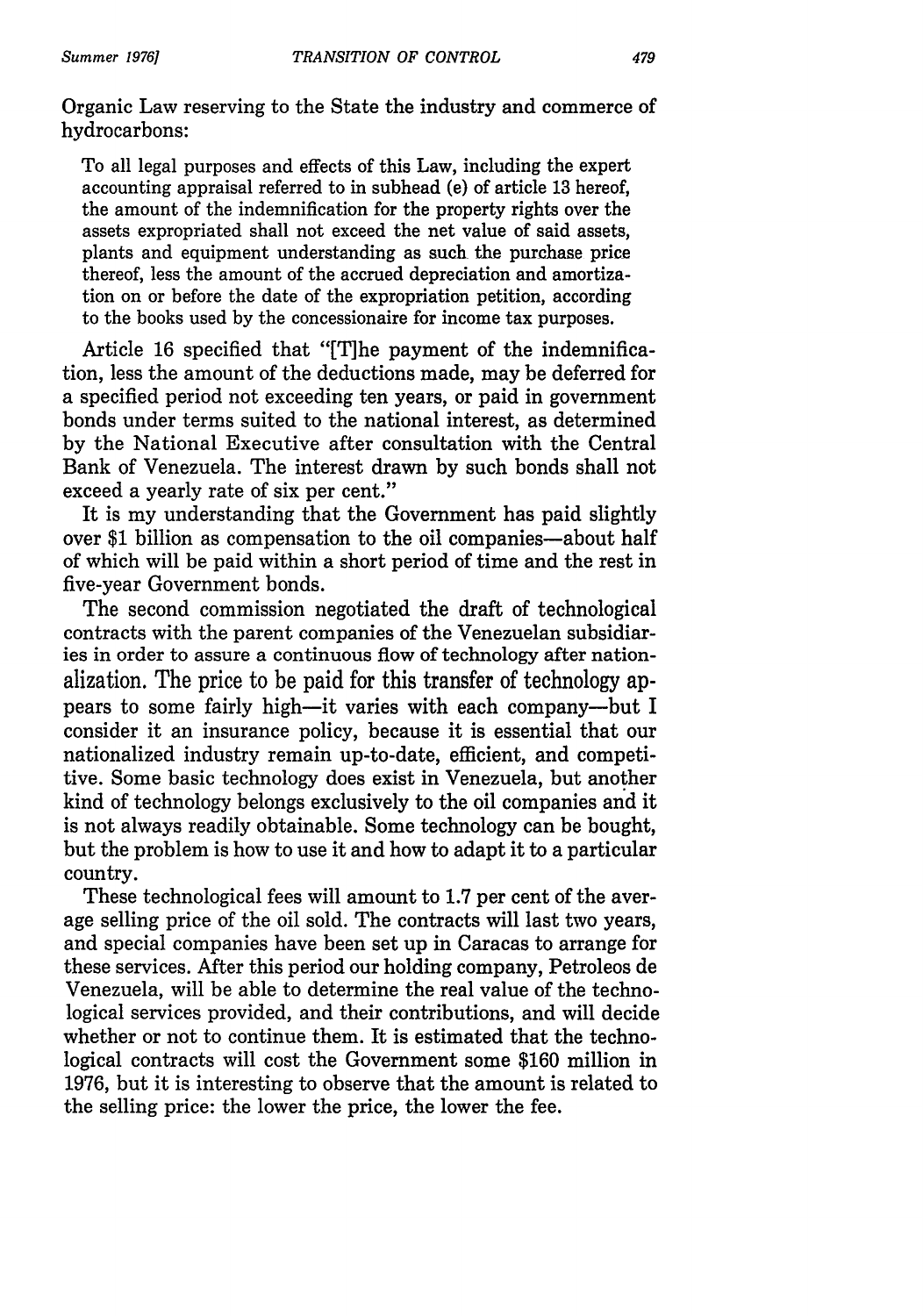These contracts will provide for ordinary technical assistance plus the right of access to new techniques being worked out in the research labs of the companies. In the meantime, the Government will create an Institute of Petroleum Technology in Venezuela, and it is hoped that within a few years the Institute will be able to produce the necessary technological assistance for the Venezuelan industry.

The third commission, to which I belonged, negotiated marketing agreements with the parent companies. Through lengthy, often extenuated discussions, we slowly managed to make progress and to agree on clauses dealing with volume, duration, tolerance, terms of credit, phase-outs, etc. An agreement on prices was more difficult to achieve because of a different approach and even an apparent philosophical difference between the two sides. The Government's negotiating position included three main factors:

(1) The security of supply represented by Venezuelan oil;

(2) Our desire for a long and stable relationship; and

(3) Our expectations of market improvements during the first quarter of 1976, when the oil was going to be sold.

On the other hand, the companies emphasized the short-term market situation and the need for an immediate commercial benefit.

It is my impression that we were proved right in the end, and prices did improve sufficiently for the oil companies to do reasonably well during the first quarter of 1976. Once again, it was pointed out to us that some companies were willing to lose money for the sake of beginning a new relationship, but it turned out that some are now surpassing the volume previously agreed upon. The companies' behavior differed, of course, and some did show more understanding than others; some were able to focus on the long-term view and realized that Venezuela, after all, is the only major petroleum exporter in the Western Hemisphere and that it will remain so for a long period of time.

The operating structure of the industry was not modified after nationalization. The current operating companies continued to function exactly as they did, only with a different name and a different boss. Personnel changes have been few; previously most of the directors were Venezuelans anyway, and the technological contracts have permitted foreigners—mostly Americans—to retain their jobs if they so desire.

A special commission recommended, at first, that the sixteen concessionaires should be grouped into four or five and special companies for refining, exploration, and marketing should be cre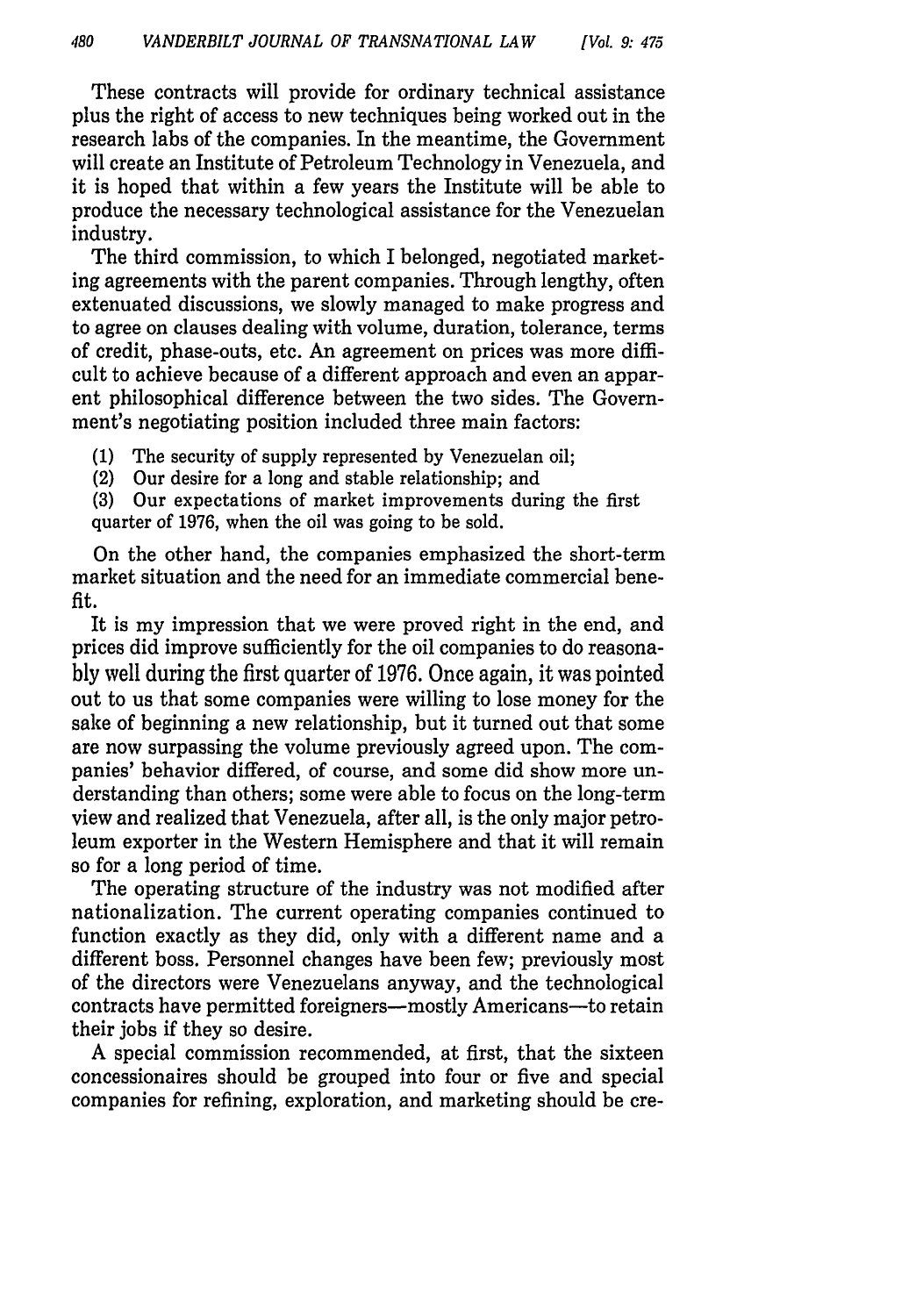ated. I, personally, did not favor this approach. The Government finally rejected it, because it felt that drastic changes should not be introduced for the time being. It cannot be ruled out that some of the smaller companies may eventually be brought together. But, as the Minister of Mines and Hydrocarbons, Dr. Valentin Hernandez, recently said: "We will continue with the existing structure until we have sufficient proof that there is another system more convenient to the national interest." The operating companies are being coordinated by a new parent company, Petroleos de Venezuela (Petroven).

Petroven's functions, according to its statutes, will be to plan, coordinate, and supervise the actions of its subsidiaries. To this effect, it will appoint special coordinators for exploration, production, transportation, refining, international marketing, etc. Petroven is empowered to make sure that all the operating companies' activities will be conducted in an efficient and viable way, but Petroven will also need the cooperation of the highly competent and sophisticated technological group in the Direction of Hydrocarbons of the Ministry of Mines and Hydrocarbons. This organization, established some forty years ago, before the Ministry itself (at first, it was part of the Ministry of Development), has built a reputation of seriousness, integrity, and professionalism unmatched in Venezuela. Its experience cannot be replaced. The Ministry, of course, will continue to determine and dictate oil policy decisions both nationally and internationally.

According to section 5 of article 6 of the Law, the operating companies should deliver to Petroven 10 per cent of their net receipts originating from the petroleum exported by them. This amount should be free from payment of federal taxes and will be deductible by the operating companies for income tax purposes. It is estimated that this sum will represent some \$500 million in 1976, which will be used for the investment programs of the operating companies.

Petroven operates with a president, vice president, and a board of directors made up of nine members. An executive committee and fifteen other committees dedicated to specific purposes are subdivisions of the board.

Needless to say, the Government has been extremely careful in choosing the people of Petroleos de Venezuela. It has selected gentlemen beyond reproach, of impeccable integrity, of the highest standard, with well-earned reputations. A graduate from the Massachusetts Institute of Technology, also a former military man, with a superb record of public service, General Rafael Alfonzo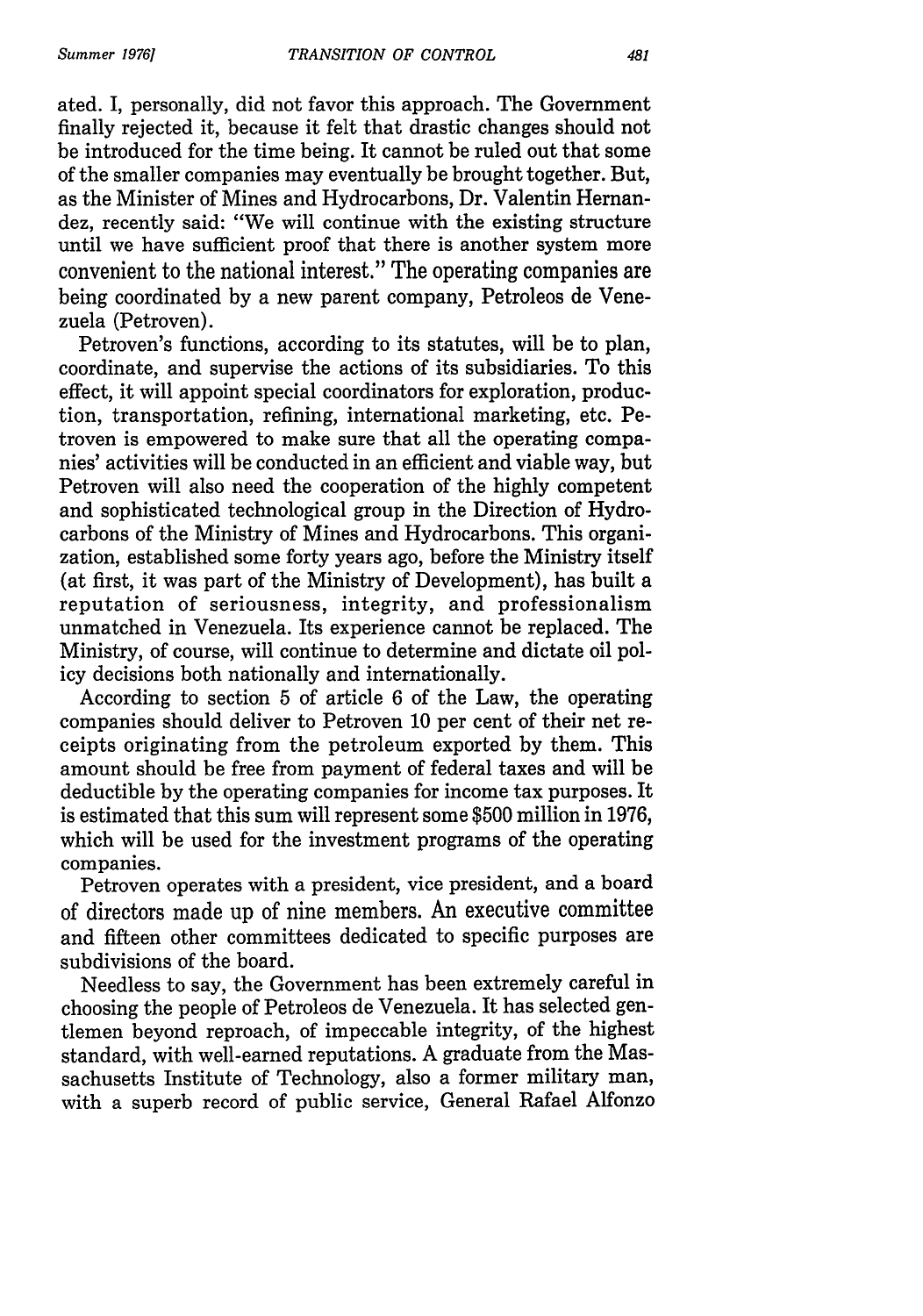Ravard, is the President. The board of directors includes, by the way, two former ambassadors to the United States.

I am not trying to downplay the period which lies ahead. I realize-and most people in Venezuela do-that we have taken a step which will test all our abilities and know-how. It will not be easy, and we will finally be able to see how much we really know about the oil business. We believe that we have taken the necessary precautions-they may not be enough, but, then, the law gives us the necessary flexibility.

I would like to conclude this subject by pointing out that the nationalization of the oil industry in Venezuela cannot be separated from the long process that preceded it. It is a mistake to interpret it as an isolated act. Rather, it is the logical end of a series of Government measures which began some fifty years ago. The political necessity to nationalize a basic industry was apparent to most historically-minded observers. Some United States Government officials and even some oil company executives have understood it perfectly.

Simply stated, it is politically impossible for a sovereign country-be the country big or small-to have its most basic, most vital, most important resource in foreign hands, no matter how favorable the economic conditions. How would the United States feel if German or Japanese interests controlled General Motors or U.S. Steel? Perhaps an idea of how it would feel may be drawn from recent legislation proposed in the United States Senate that would limit foreign ownership of any United States company to 1 per cent.

Nevertheless, it has been a negotiated nationalization, framed within our Constitution and according to principles which are universally recognized in international law. *Time* magazine called it "[tihe most gentlemanly nationalization in history." The *New York Times* observed that the big battle expected between the Government and the oil companies did not even turn out to be a skirmish. The *Christian Science Monitor* suggested that our approach to nationalization could very well be copied elsewhere. The head of the Federal Energy Administration, Frank Zarb, remarked on September 4, after the President of Venezuela signed the Nationalization Bill that:

Nationalization of U.S. oil companies by Venezuela will not affect U.S. customers. This move has been expected and has not come as a surprise. The oil industry has played an important role in the development of the Venezuelan economy. It can continue to do so in this transition period as well as in the years ahead. We believe this legacy of cooperation will continue to work to the mutual bene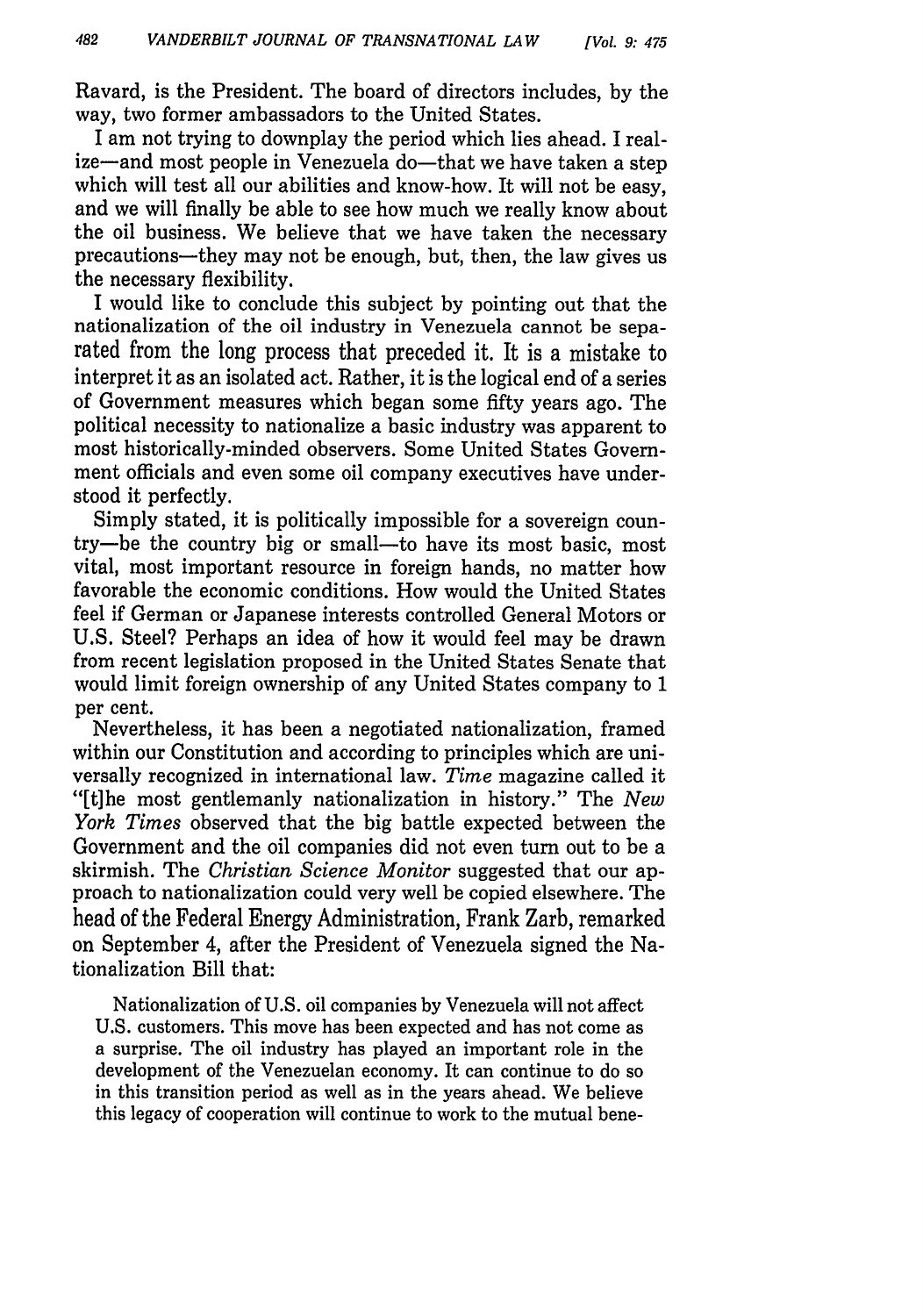fit of both our Nations. We look forward to continuing good relations with Venezuela as a friend of the U.S. and a reliable partner in our energy trade.

#### *Policy and Plans for the Future*

Finally, I would like to tell you about our policy and plans for the future, and about Venezuela-United States relations.

We believe the oil price increase in 1973-74 was long overdue and more than justified. After all, the price of Venezuelan oil declined by 60 per cent in constant 1957 dollars between 1957 and 1970, while the price of United States commodities imported by Venezuela rose by some 25 per cent. The decline in the price of oil went almost unnoticed to consumers because the F.O.B. price of a barrel of oil was only a fraction of the price actually paid by consumers. Taxes in consuming countries in 1967, for example, were over \$5 per barrel, or 50 per cent of the total price component. At the same time, taxes in producing countries were less than \$1 per barrel (the difference was accounted for by production and refining costs, storage, distribution, and companies' profits). The system was obviously unfair, to put it mildly, and it could not be justified simply by referring to "market forces." In fact, discovery rates began to drop in the mid-1960's, and this decline accelerated in 1969-70.

The Chief Geologist of British Petroleum, H.R. Warman, observed in 1972, that if oil demand continued to increase at the 7.5 per cent yearly rate, we would need to discover some further 4,000 billion barrels (and he compared this figure with maximum estimates of world ultimate reserves of 2,000 billion barrels). He concluded that even with a drop to a rate of increase of 4 to 5 per cent in demand that: "This is already getting us into the critical zone regarding availability. . **.** . The most obvious conclusion is that the pressure of shortages will inevitably lead to continued price increases."

The situation has turned around now, and I sincerely believe that the oil price increase of 1973-74 should be looked at as a blessing in disguise. It has given the world a breathing space. It has reduced the world's thirst for oil. It will slow down the fantastic rate of growth of previous years—which was very rapidly depleting everybody's reserves-and it has made possible the exploration of areas previously considered noncommercial, particularly for the United States.

The most important objective forVenezuela right now is to maintain the current purchasing power of a barrel of oil. Future prices are bound to reflect inflation rates, relative currency values, and the cost of alternative sources. They will, undoubtedly, react to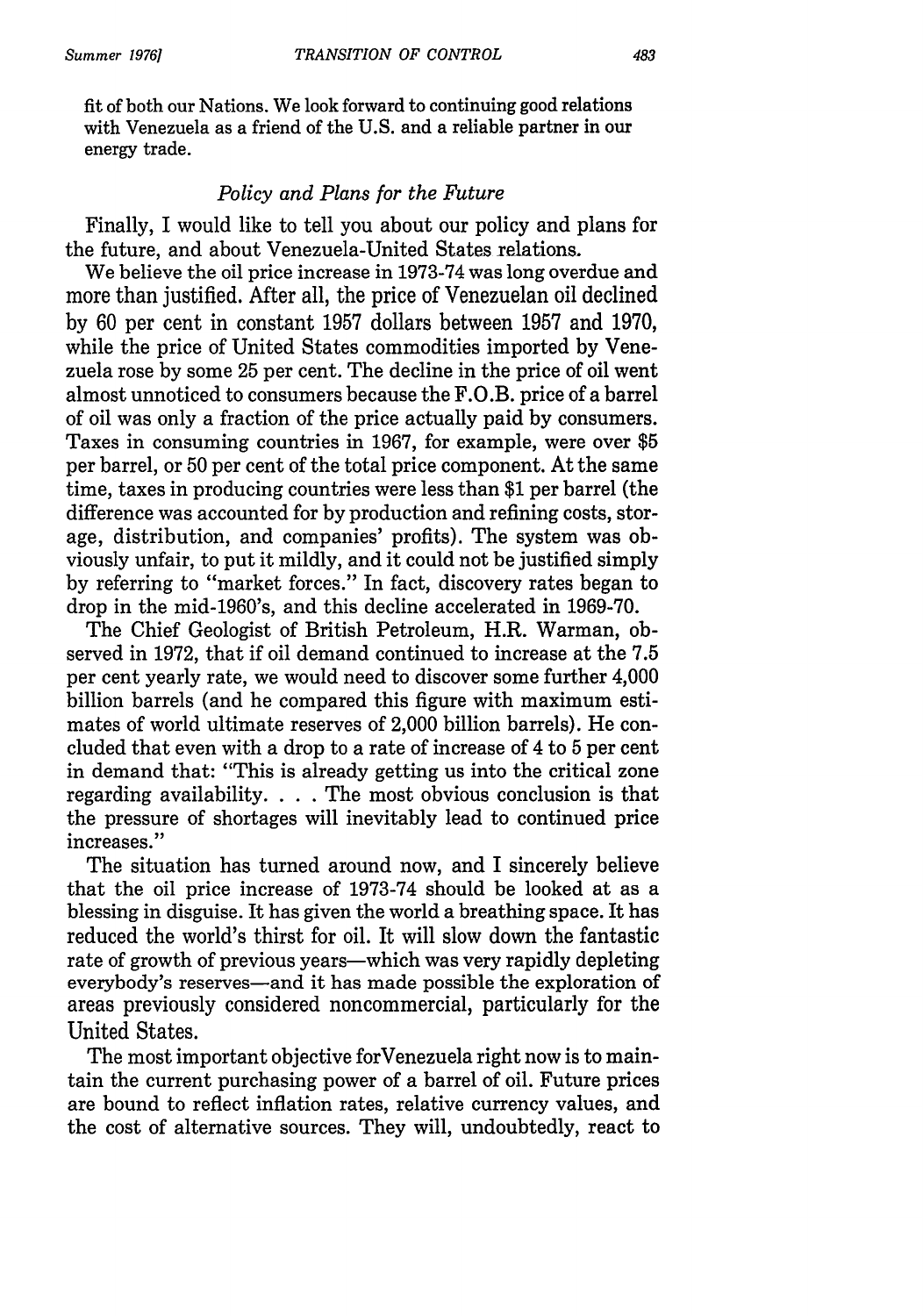temporary considerations of supply and demand-as they do now. In the long run, however, as calculated existing oil reserves decrease, prices will reflect increasingly and proportionately the depletion charges.

Recently, it has been revealed that even at a reduced rate of growth of 3 to 4 per cent in oil demand, it will not be possible to replace the oil being consumed with new discoveries. With regard to alternative sources, I read a few weeks ago that shale oil will have to be sold at \$21 per barrel to achieve a reasonable return in investment. Obviously, the long-term trend for the price of oil can only be upwards; however, I would rule out spectacular increases. I would expect instead a steady yearly increase of around 6 or 7 per cent.

Equally important for Venezuela is the development of new reserves, and an aggressive program for exploration will be launched. Current potential is between 2.5 and 3 million barrels per day, depending on how much gas should be either used or injected. Current production is close to 2 million barrels per day and the Government is aiming at this figure for budgetary purposes in 1976.

However, all reservoirs decline, sometimes by 10 per cent yearly, and the Government plans for the next four years cannot be described as timid. Public projects under consideration include investments of \$30 billion, 17 of which are for industry alone. Expansion of our steel industry using iron ore in Guayana and coal from Zulia will require over \$6 billion. Widening the Guri dam to install another ten turbines will increase its installed electricity generating capacity, but it will cost \$2.5 billion. Agriculture will need \$4.4 billion. And so on.

To a large extent, oil will have to finance these ventures, and that is why the Government will undertake extensive conventional exploration throughout the country and a program to begin limited operation of the Orinoco oil belt. Over the next five years, investment in the oil industry will amount to \$3.5 billion. It must be remembered that the oil companies practically suspended exploration activities in Venezuela fifteen years ago, supposedly because of Venezuela's "no more concessions" policy. Exploration expenditures during most of the 1960's were only \$10 to \$15 million per year compared to some \$700 million in the United States and \$150 million in Canada. Venzuela has stated her intention to produce 2 million barrels per day for the next twenty-five years and to do this will have to find new oil.

Our possibilities are bright. I remember the answer given by a former president of Shell a few years ago when asked how much,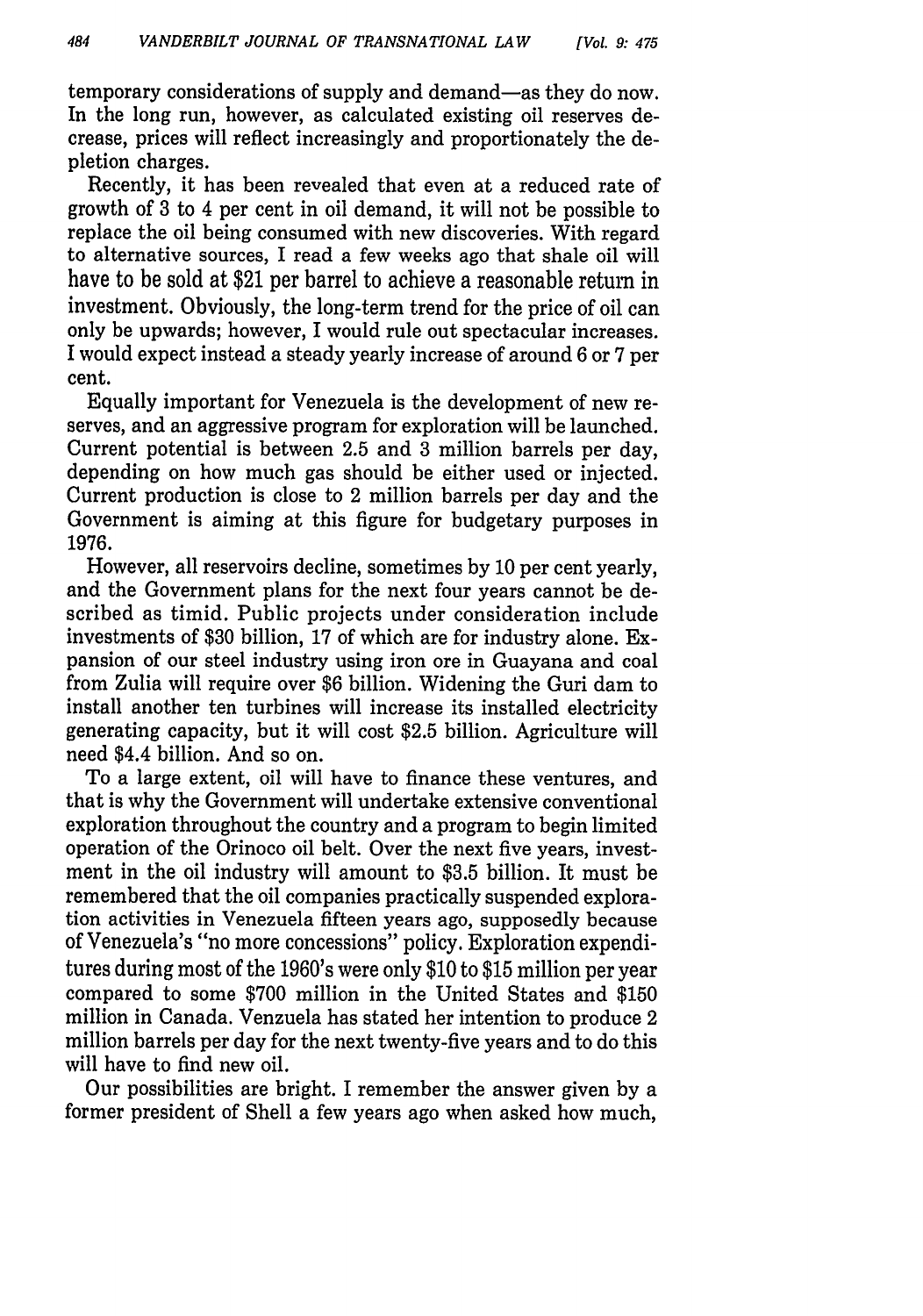in his opinion, Venezuela could produce in the next twenty years, he replied: "As much as they want to." Indeed, in spite of our long history as an oil producing country, Venezuela remains to a large extent unexplored. The Gulf of Venezuela, north of the famous Lake Maracaibo, has never been drilled, and a seismic survey of a few years ago revealed some extremely promising structures. The continental shelf along the Caribbean coast is an enormous sedimentary basin, still untouched. The Delta Amacuro area, on the Altantic coast just south of Trinidad, is considered by some geologists an even better prospect than the Gulf of Venezeula. And then, of course, there is the Orinoco belt where the amount of oil in-place is probably unmatched anywhere. The Government is planning to bring the Orinoco oil belt gradually into the picture. We will not do it quickly because we would run the risk of misusing the income derived from the oil-not to do it at all would indicate a lack of confidence and perhaps a missed opportunity.

The oil belt is a large area of some 40,000 square kilometers running north of the Orinoco river; it is known to have a variety of crudes ranging between 8 and 18 degrees API. The oil is of high sulphur and metal content and of high viscosity; it will have to be upgraded to 24-26 degrees API for marketing pruposes. The Government contemplates a fully integrated operation including both production and refining, and proposes to build, initially, four 50,000-barrels-per-day plants so that total production would be 200,000 barrels per day. A cocking technique is to be used and some hydrocracking will also be attempted. It will take some five or six years and capital requirements of \$1.3 billion to bring these plants into operation.

At the current price for 26-degree-API oil, the operation is economically sound. When asked to compare the development of the Orinoco oil belt with the Athabasca tar sands, the Minister of Mines and Hydrocarbons, Dr. Valentin Hernandez, stated: "The Canadians have a much more complex problem than we do, and our cost should be much lower. We believe our cost should be around one-third of that of Canada."

Nevertheless, the Government will consider various possibilities for financing these plants, including association with private capital and other State companies. Article 5 of our law nationalizing the oil industry specifically refers to a venture of this type when stating: "In special cases and whenever it so suits the public interest, the National Executive or the said agencies, in exercising any of the activities herein referred to, may enter into partnership agreements with private entities."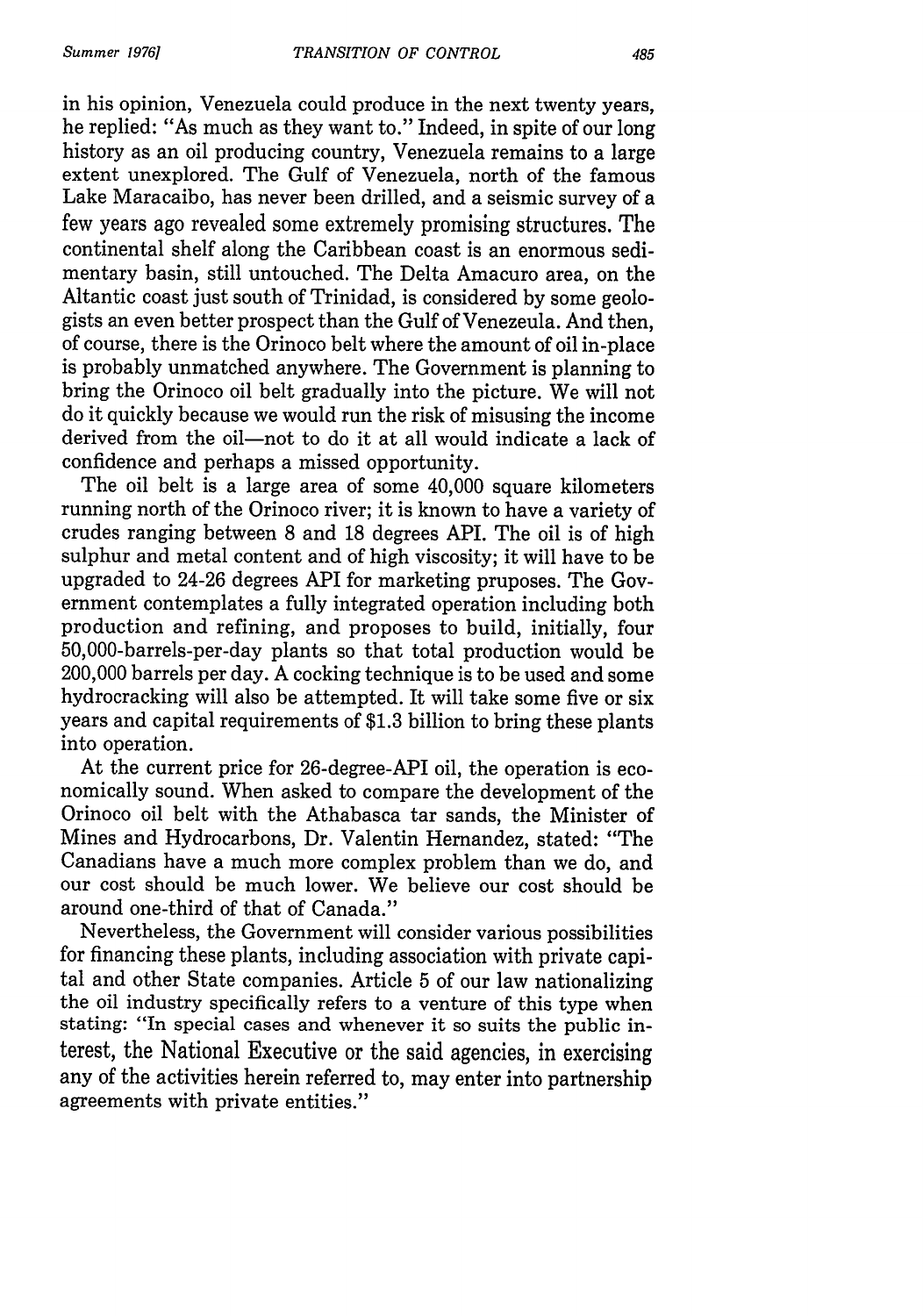The opening of the Orinoco belt will allow us to program our development into the future. It will give the country a firm base for planning capital projects because we will have a guaranteed income for a long period of time.

Initially, oil in-place in the oil belt was estimated at some 700 billion barrels, 10 per cent of which could be economically recovered. In spite of this very low recovery factor, it would have meant more than triple our current proved reserves. However, exploration in the oil belt is still going on, and a final survey will take another three years to complete. It appears now that the eastern part of the oil belt alone may have 700 billion barrels in-place.

#### *United States- Venezuela Relations*

What about United States-Venezuela relations in the future? This is a sensitive subject and I will say only a few things, and it must be clearly understood that these are just my personal views. It is my impression that during the last two decades, Venezuela has given much more to the United States than it has received. And to have good, sound relations between two countries, the giveand-take must be more or less equal, or at least should balance out over a period of time.

I believe we started receiving a bad deal beginning with President Eisenhower's quota system of 1959, which failed to recognize the importance of Venezuelan oil. Adding insult to injury, this quota system was established for "national security" reasons, when it was precisely our oil that contributed so heavily to the security of the United States.

The quota system stressed and strained our relations for many years until the whole system was finally scratched in 1973. As you well know, there has never been an interruption in the flow of Venezuelan oil in the past, and none is expected in the future. However, to call on our oil when the going gets difficult, and to forget about it when everything runs smoothly, is not the best way to foster a good relationship.

Venezuelan oil was called upon to fuel the United States fleet in the Second World War, and some of our eastern fields were damaged beyond repair because they were developed too fast. Our oil was again called upon during the Seven Days War of 1967-and we suspended some gas-oil ratio regulations in Lake Maracaibo and for a while produced over "maximum efficient rates" to pump more oil because it was needed. Venezuelan oil was called upon during the 1973 embargo, and, as usual, we responded by increasing our exports to the United States.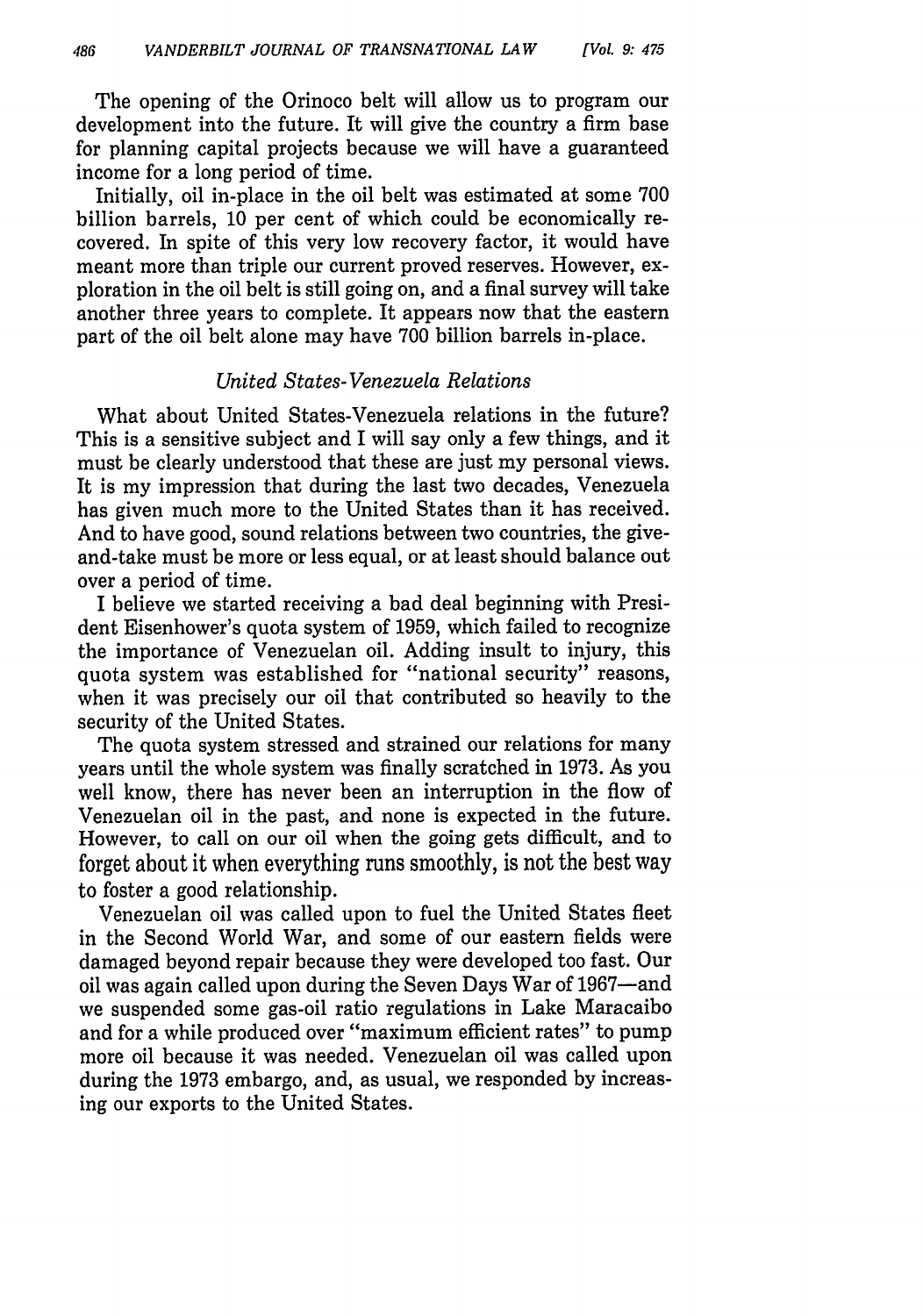In return, however, we were stuck with a quota system which forced us during the 1960's to compete with cheaper Eastern Hemisphere oil, and drove our prices down further. Last year, our exports were seriously hampered-and they still are-by regulations favoring crude imports at the expense of products, and favoring offshore refiners not using Venezuelan oil. I am not saying that these regulations were designed to have this effect, but the negative effect on the Venezuelan oil industry was clearly felt.

This is why I believe that United States policy towards Venezuela should have been more even-handed in the past. Also, I hope that the United States does a little bit more to help itself, for I have detected certain reluctance to move ahead and develop your own very considerable resources (but no reluctance when it comes to suggesting the development of other countries' resources). After all, it took the United States five or six years and an embargo to approve the Alaska pipeline; drilling in a proved area in California was suspended years ago because of a spill, and it has not resumed since; oil fields known as "Navy reserves" have been shut in for years, and one was not even put into production during the embargo of 1973-74, although it could have produced over 10 per cent of the oil embargoed in a matter of weeks; promising structures in the Atlantic Coast exist, but drilling is still far off for a number of reasons; and two or three Texas fields were held below their maximum efficient rates during the embargo.

However, the United States and Venezuela have historical, geographical, and economic ties. This is your bicentennial year, and it is a good time to recall our affinities, our similar political convictions, and our geographical situation in the Western Hemisphere.

What can Venezuela offer to the United States? We can contribute the oil the United States requires, offering stable and reliable supplies. To do it, we can draw on the Western Hemisphere's largest oil reserves, comparable only to those of Saudi Arabia.

What, in return, can the United States do for Venezuela? The country which has developed the most advanced technology in the world and the most economic power could provide an immense number of things. I am going to refer to one of them. I would like a consistent, stable, and predictable United States policy toward Venezuela-a policy which would acknowledge what Venezuelan oil has meant during so many years and in so many difficult times-a policy which would allow imports of our oil without having to cope with adverse regulations-a policy which would make possible long range planning for our refineries.